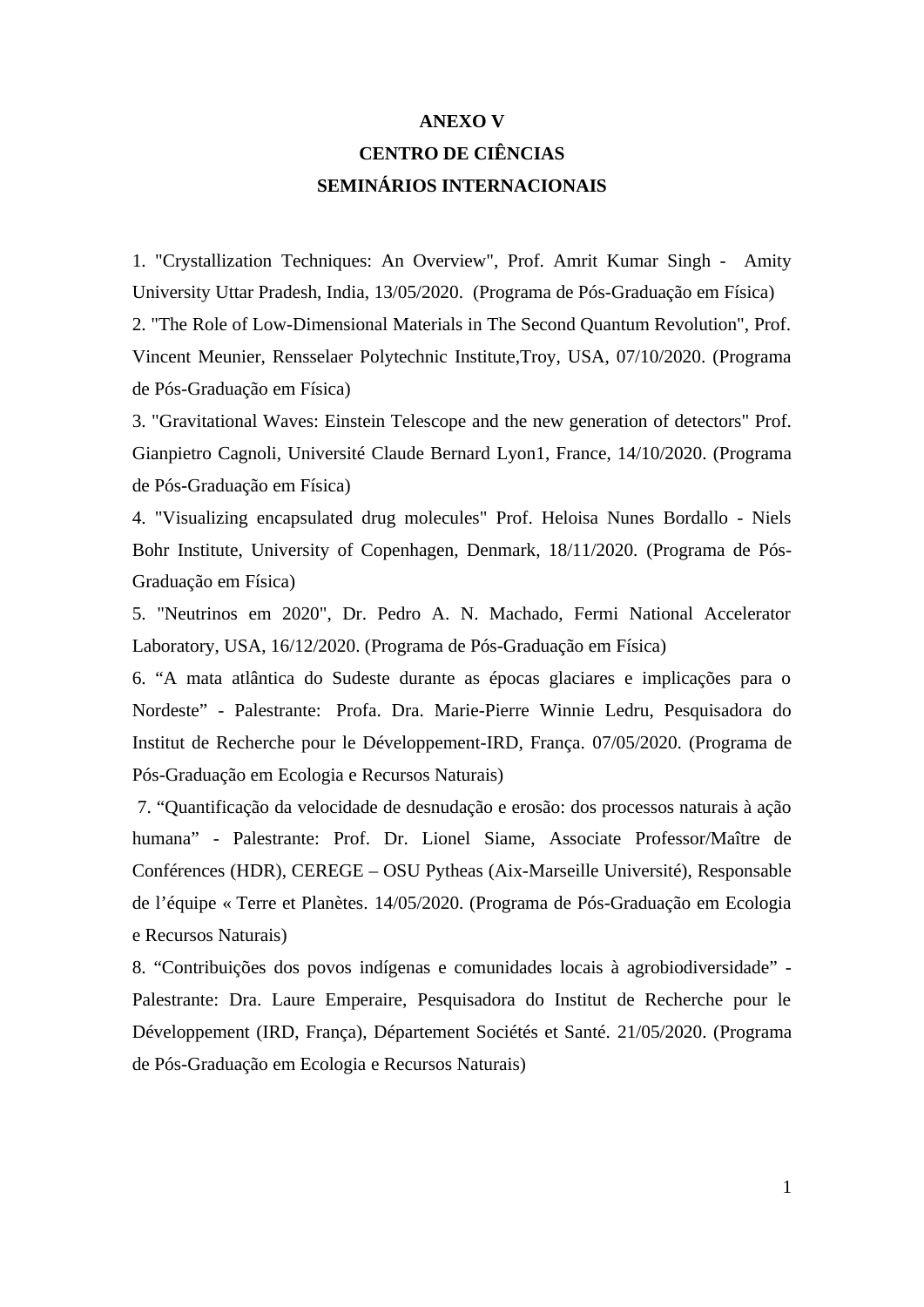9."Bees and pollination: countryside versus city" - Palestrante: Prof. Dr. Robert J. Paxton, Docente da Martin Luther University Halle-Wittenberg, Alemanha. 26/05/2020. (Programa de Pós-Graduação em Ecologia e Recursos Naturais)

 10. "Historia natural y ecología política: análisis de riesgos y oportunidades a partir de experiencias en plataformas internacionales (IPBES, TEEB)" - Palestrante: Prof. Dr. Leonardo Galetto, Universidade Nacional de Córdoba, Argentina. 26/05/2020. (Programa de Pós-Graduação em Ecologia e Recursos Naturais)

 11. "Efectos y valor de la restauración forestal de las laderas de Saldaña (Río Carrión, Palencia)" - Palestrante: Prof. Dr. Joaquín Navarro Hevia, Professor na Universidade de Valladolid, Castilla y León, Espanha. 10/06/2020. (Programa de Pós-Graduação em Ecologia e Recursos Naturais)

12. "Abejas sin aguijón en los países Andinos de Suramérica" - Palestrante: Profa. Dra. Guiomar Nates-Parra, Universidad Nacional de Colombia, Colômbia. 23/06/2020. (Programa de Pós-Graduação em Ecologia e Recursos Naturais)

13. "Why do larvae of ground-nesting bees weigh so much more than the provision mass that they ate?" - Dr. Jim Cane, United States Department of Agriculture, EUA. 30/06/2020. (Programa de Pós-Graduação em Ecologia e Recursos Naturais)

 14. "Apivectoring: Delivering biocontrol agents on pollinators to protect crops" - Palestrante: Prof. Dr. Peter Kevan, University of Guelph, Canadá. 22/07/2020

 15. "People, Plants and Pollinators: Lessons from the frontline in conserving biodiversity and managing an essential ecosystem service" - Palestrante: Prof. Dr. Dino Martins, Mpala Research Centre, Quênia. 05/08/2020. (Programa de Pós-Graduação em Ecologia e Recursos Naturais)

 16. "The Evolution of Floral Sonication" - Palestrante: Prof. Dr. Stephen Buchmann, University of Arizona, EUA. 19/08/2020. (Programa de Pós-Graduação em Ecologia e Recursos Naturais)

17. The interaction of water with zeolites - a multitechnique approach- Russell Morris-University of St Andrews/Escócia- Parte do Ciclo de Palestras em Peneiras Moleculares- 17 de Novembro de 2020 (Programa de Pós-graduação em Química e Engenharia Química)

18. How does your nanoporous crystal grow? Mike Anderson- The University of Manchester/Inglaterra- Parte do Ciclo de Palestras em Peneiras Moleculares- 18 de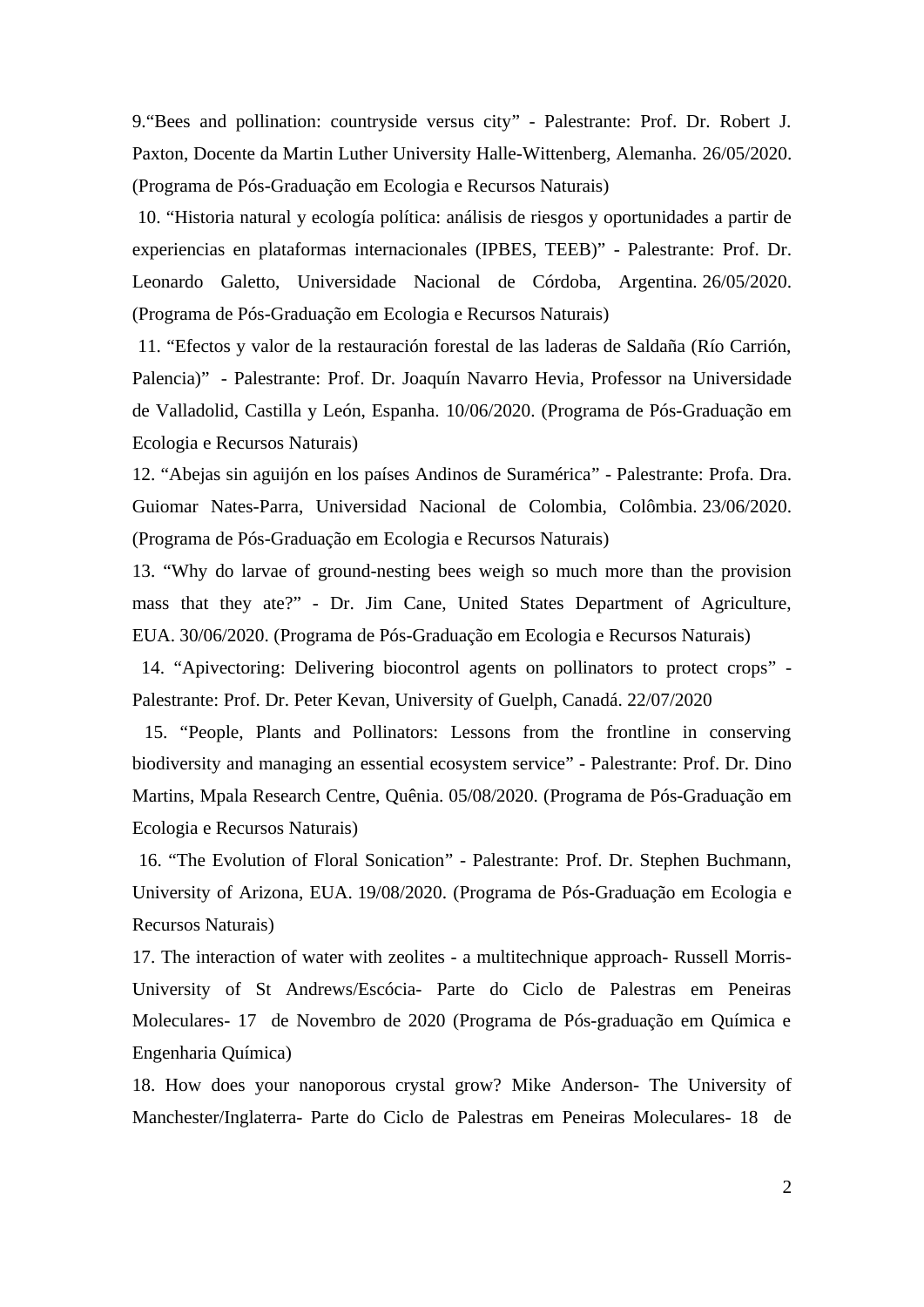Novembro de 2020. 2020 (Programa de Pós-graduação em Química e Engenharia Química)

19. Nanoporous materials for energy storage/conversion and sensing applications-Michael Tiemman- Universität Paderborn/Alemanha- Parte do Ciclo de Palestras em Peneiras Moleculares- 19 de Novembro de 2020. 2020 (Programa de Pós-graduação em Química e Engenharia Química)

20. Catalytic process based on molecular sieves for energy production- Antonio Chica-ITQ, Univesitad Politècnica de València/Espanha-- Parte do Ciclo de Palestras em Peneiras Moleculares- 19 de Novembro de 2020. 2020 (Programa de Pós-graduação em Química e Engenharia Química)

21. "Calibração em Química Analítica: existe vida além dos métodos tradicionais?" Dr. George Donati da Wake Forest University (North Carolina, US) 09 de dezembro 2020 (Programa de Pós-graduação em Química).

22. *Decoding the role of transcription factors in plant responses to abiotic stresses* – 03 a 07 de fevereiro 2020 – Prof. Nelson Saibo – Univ. Nova Lisboa – Portugal (Mini curso) (Programa de Pós-Graduação em Bioquímica)

23. Tits-type alternative for nonlinear automorphism groups (Part I). Mikhail Zaidenberg (Institut Fourier, Grenoble), 22/12/2020. (Programa de Pós-Graduação em Matemática).

24. Algebraic Laurent series. Guillaume Rond (Université Aix-Marseille), 01/12/2020.

25. A proof of A. Gabrielov's rank theorem. Octave Curmi (Alfréd Rényi Institute of Mathematics). 19/11/2020.

26. From local to global properties through plane Cremona maps. Maria Alberich-Carramiñana (Universitat Politècnica de Catalunya). 17/11/2020.

27. On the C\_5 cone of complex curves and equisingularity. Jawad Snoussi (Universidad Nacional Autónoma de México). 27/10/2020.

28. Regular projection in O-minimal structures. Nhan Nguyen (Basque Center for Applied Mathematics). 13/10/2020.

29. Some normalizations of real algebraic varieties. Jean-Philippe Monnier (Université d'Angers). 29/09/2020.

30. Rota's Basis Conjecture holds asymptotically. Alexey Pokrovskiy (University College London). 22/09/2020.

3